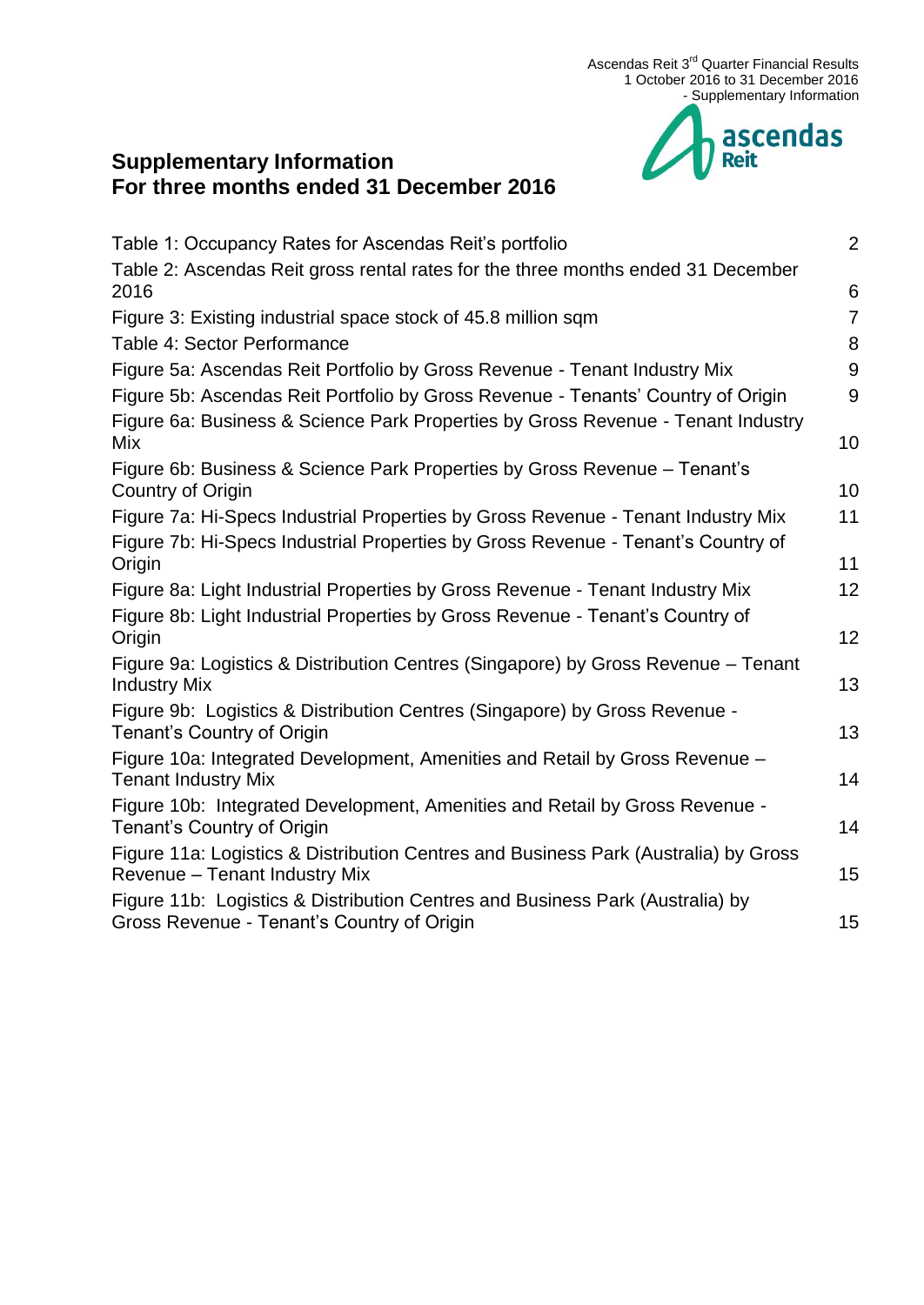

#### <span id="page-1-0"></span>**Table 1: Occupancy Rates for Ascendas Reit's portfolio**

|                | <b>MULTI-TENANT BUILDINGS</b>             | <b>Net Lettable</b> | <b>Occupancy as at</b> |           |           |  |  |
|----------------|-------------------------------------------|---------------------|------------------------|-----------|-----------|--|--|
| A              |                                           | Area (sqm)          | 31-Dec-16              | 30-Sep-16 | 30-Jun-16 |  |  |
|                | <b>Science Parks</b>                      |                     |                        |           |           |  |  |
| 1              | The Alpha                                 | 20,788              | 65.6%                  | 64.9%     | 73.7%     |  |  |
| $\overline{c}$ | The Aries, Sparkle & Gemini               | 36,405              | 81.7%                  | 81.8%     | 84.2%     |  |  |
| 3              | The Capricorn                             | 20,531              | 62.5%                  | 71.7%     | 77.8%     |  |  |
| 4              | The Rutherford & Oasis                    | 18,815              | 79.7%                  | 79.7%     | 79.7%     |  |  |
| 5              | Neuros & Immunos                          | 26,035              | 99.7%                  | 99.7%     | 99.9%     |  |  |
| 6              | Cintech I                                 | 10,529              | 80.4%                  | 78.7%     | 81.0%     |  |  |
| $\overline{7}$ | Cintech II                                | 7,915               | 94.4%                  | 94.4%     | 94.4%     |  |  |
| 8              | Cintech III & IV                          | 18,593              | 93.8%                  | 90.0%     | 93.2%     |  |  |
| 9              | The Galen                                 | 21,829              | 89.7%                  | 90.6%     | 98.2%     |  |  |
| 10             | Nexus @one-north                          | 20,669              | 95.9%                  | 95.0%     | 95.9%     |  |  |
| 11             | The Kendall                               | 16,870              | 94.9%                  | 94.9%     | 93.9%     |  |  |
|                | <b>Business Parks</b>                     |                     |                        |           |           |  |  |
| 12             | <b>Honeywell Building</b>                 | 14,488              | 89.7%                  | 89.7%     | 95.5%     |  |  |
| 13             | Techquest                                 | 6,723               | 73.3%                  | 75.0%     | 75.0%     |  |  |
| 14             | iQuest@IBP                                | 9,136               | 46.1%                  | 55.3%     | 55.3%     |  |  |
| 15             | Hansapoint@CBP                            | 16,417              | 100.0%                 | 100.0%    | 100.0%    |  |  |
| 16             | <b>Acer Building</b>                      | 22,438              | 72.4%                  | 71.9%     | 72.1%     |  |  |
| 17             | 31 International Business Park            | 49,000              | 78.0%                  | 77.1%     | 81.7%     |  |  |
| 18             | 1, 3 & 5 Changi Business Park<br>Crescent | 62,969              | 98.0%                  | 95.6%     | 88.1%     |  |  |
| 19             | 13 International Business Park            | 6,986               | 44.8%                  | 53.2%     | 53.2%     |  |  |
| 20             | Nordic European Centre                    | 21,817              | 85.7%                  | 87.2%     | 87.8%     |  |  |
| 21             | <b>AkzoNobel House</b>                    | 15,037              | 93.6%                  | 73.5%     | 73.5%     |  |  |
| 22             | 1 Changi Business Park Ave 1              | 8,922               | 65.6%                  | 60.5%     | 60.5%     |  |  |
| 23             | <b>ONE@Changi City</b>                    | 61,218              | 97.8%                  | 97.8%     | 98.5%     |  |  |
|                | <b>Light Industrial</b>                   |                     |                        |           |           |  |  |
| 24             | Techplace I                               | 59,531              | 95.8%                  | 96.1%     | 95.8%     |  |  |
| 25             | Techplace II                              | 83,250              | 80.3%                  | 79.0%     | 79.3%     |  |  |
| 26             | 27 Ubi Road 4                             | 7,215               | 91.2%                  | 97.2%     | 97.2%     |  |  |
| 27             | Tampines Biz-Hub                          | 14,458              | 74.9%                  | 84.0%     | 96.9%     |  |  |
| 28             | Ubi Biz-Hub                               | 10,697              | 96.3%                  | 96.3%     | 96.3%     |  |  |
| 29             | 84 Genting Lane                           | 9,737               | 88.7%                  | 88.7%     | 88.7%     |  |  |
| 30             | 5 Tai Seng Drive                          | 11,273              | 71.1%                  | 80.0%     | 80.0%     |  |  |
| 31             | 3 Tai Seng Drive                          | 11,845              | 100.0%                 | 100.0%    | 100.0%    |  |  |
| 32             | 53 Serangoon North Avenue 4               | 7,763               | 81.7%                  | 92.2%     | 94.3%     |  |  |
| 33             | FoodAxis @ Senoko                         | 44,439              | 100.0%                 | 100.0%    | 100.0%    |  |  |
| 34             | 25 Ubi Road 4                             | 6,151               | 92.9%                  | 92.9%     | 82.4%     |  |  |
| 35             | 41 Changi South Ave 2                     | 6,154               | 50.6%                  | 49.1%     | 95.2%     |  |  |
| 36             | 37A Tampines Street 92                    | 9,716               | 100.0%                 | 100.0%    | 100.0%    |  |  |
| 37             | 18 Woodlands Loop                         | 16,056              | 100.0%                 | 87.9%     | 87.9%     |  |  |
| 38             | 52 Serangoon North Avenue 4               | 11,047              | 80.0%                  | 80.0%     | 80.0%     |  |  |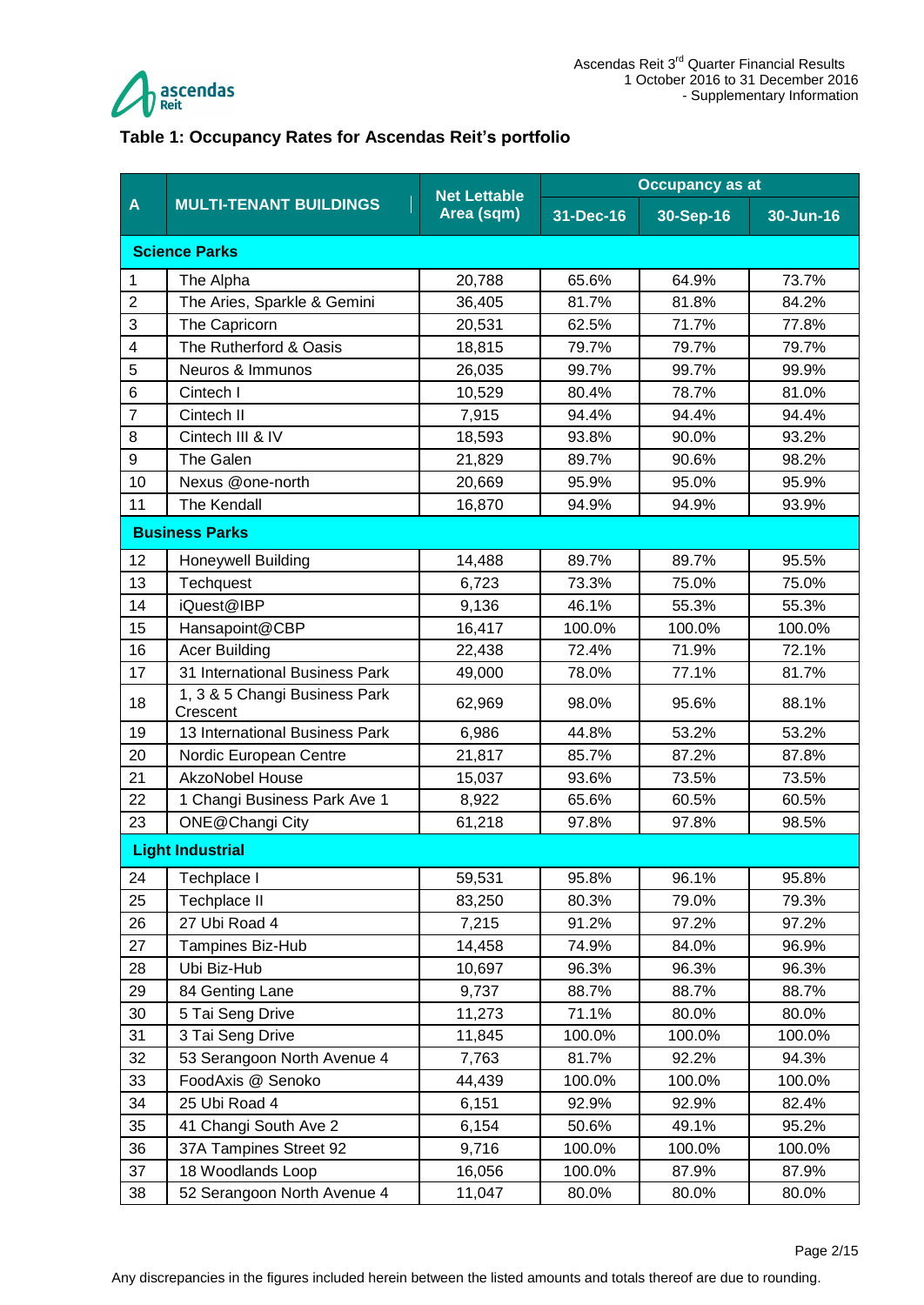Ascendas Reit 3<sup>rd</sup> Quarter Financial Results 1 October 2016 to 31 December 2016 - Supplementary Information



| 39                                                    | 2 Senoko South                                       | 17,840                   | 43.0%  | 43.0%  | 31.6%  |  |  |
|-------------------------------------------------------|------------------------------------------------------|--------------------------|--------|--------|--------|--|--|
| 40                                                    | <b>SB Building</b>                                   | 11,895                   | 100.0% | 100.0% | 100.0% |  |  |
| 41                                                    | 35 Tampines Street 92 (formerly<br>Volex Building)   | 8,060                    | 71.0%  | 100.0% | 100.0% |  |  |
| 42                                                    | <b>NNB Industrial Building</b>                       | 9,794                    | 0.0%   | 100.0% | 100.0% |  |  |
| <b>Hi-Specs Industrial</b>                            |                                                      |                          |        |        |        |  |  |
| 43                                                    | <b>Techlink</b>                                      | 36,340                   | 74.9%  | 75.4%  | 74.8%  |  |  |
| 44                                                    | <b>Siemens Centre</b>                                | 27,781                   | 97.0%  | 95.5%  | 95.5%  |  |  |
| 45                                                    | Techpoint                                            | 41,278                   | 88.0%  | 89.8%  | 82.2%  |  |  |
| 46                                                    | <b>KA Centre</b>                                     | 13,555                   | 90.1%  | 94.9%  | 91.4%  |  |  |
| 47                                                    | <b>KA Place</b>                                      | 6,652                    | 83.6%  | 92.1%  | 92.1%  |  |  |
| 48                                                    | Pacific Tech Centre                                  | 19,625                   | 68.7%  | 68.7%  | 75.4%  |  |  |
| 49                                                    | Techview                                             | 37,645                   | 75.8%  | 76.3%  | 76.3%  |  |  |
| 50                                                    | 1 Jalan Kilang                                       | 6,075                    | 100.0% | 100.0% | 82.6%  |  |  |
| 51                                                    | 50 Kallang Avenue <sup>1</sup>                       |                          | 0.0%   | 32.4%  | 48.3%  |  |  |
| 52                                                    | <b>Corporation Place</b>                             | 56,303                   | 60.8%  | 72.8%  | 72.2%  |  |  |
| 53                                                    | Telepark                                             | 24,596                   | 99.8%  | 99.0%  | 99.0%  |  |  |
| 54                                                    | 31 Ubi Road 1                                        | 12,987                   | 71.1%  | 73.2%  | 62.7%  |  |  |
| 55                                                    | <b>Hyflux Innovation Centre</b>                      | 35,190                   | 93.2%  | 93.6%  | 93.1%  |  |  |
|                                                       | <b>Logistics &amp; Distribution Centre Singapore</b> |                          |        |        |        |  |  |
| 56                                                    | LogisTech                                            | 30,144                   | 77.2%  | 79.3%  | 79.3%  |  |  |
| 57                                                    | <b>Changi Logistics Centre</b>                       | 39,460                   | 71.4%  | 86.2%  | 76.4%  |  |  |
| 58                                                    | Nan Wah Building                                     | 15,306                   | 84.8%  | 77.1%  | 77.1%  |  |  |
| 59                                                    | Xilin Districentre Building A&B                      | 20,788                   | 100.0% | 100.0% | 100.0% |  |  |
| 60                                                    | Xilin Districentre Building D                        | 15,966                   | 73.0%  | 100.0% | 69.1%  |  |  |
| 61                                                    | Logis Hub @ Clementi                                 | 23,071                   | 89.2%  | 92.0%  | 75.3%  |  |  |
| 62                                                    | 1 Changi South Lane                                  | 23,528                   | 96.8%  | 100.0% | 100.0% |  |  |
| 63                                                    | Pioneer Hub                                          | 80,533                   | 88.2%  | 77.4%  | 85.1%  |  |  |
| 64                                                    | Xilin Districentre Building C                        | 13,035                   | 92.0%  | 87.0%  | 87.0%  |  |  |
| 65                                                    | 9 Changi South Street 3                              | 24,070                   | 79.4%  | 79.4%  | 79.4%  |  |  |
| 66                                                    | 5 Toh Guan Road East                                 | 23,607                   | 97.3%  | 91.0%  | 91.0%  |  |  |
| 67                                                    | 10 Toh Guan Road                                     | 39,955                   | 67.2%  | 67.0%  | 67.0%  |  |  |
| 68                                                    | 30 Old Toh Tuck Road                                 | 14,103                   | 67.0%  | 64.6%  | 83.6%  |  |  |
| 69                                                    | 40 Penjuru Lane                                      | 153,125                  | 84.0%  | 72.5%  | 79.5%  |  |  |
| 70                                                    | 71 Alps Avenue                                       | 11,053                   | 53.2%  | 53.2%  | 53.2%  |  |  |
| 71                                                    | 20 Tuas Ave $1^2$                                    | $\overline{\phantom{0}}$ | 0.0%   | 0.0%   | 0.0%   |  |  |
| <b>Logistics &amp; Distribution Centres Australia</b> |                                                      |                          |        |        |        |  |  |
| 72                                                    | 1A & 1B Raffles Glade (Sydney)                       | 21,694                   | 100.0% | 100.0% | 100.0% |  |  |
| 73                                                    | 1-15 Kellet Close (Sydney)                           | 23,267                   | 100.0% | 100.0% | 100.0% |  |  |
| 74                                                    | 484 - 490 Great Western Highway<br>(Sydney)          | 13,304                   | 100.0% | 100.0% | 100.0% |  |  |
| 75                                                    | 6 - 20 Clunies Ross Rd (Sydney)                      | 38,579                   | 100.0% | 100.0% | 100.0% |  |  |
| 76                                                    | 494 - 500 Great Western Highway<br>(Sydney)          | 25,256                   | 91.3%  | 50.6%  | 0.0%   |  |  |
| 77                                                    | 162 Australis Drive (Melbourne)                      | 23,252                   | 96.4%  | 87.8%  | 53.4%  |  |  |

 1 50 Kallang Avenue was decommissioned for redevelopment. 2 20 Tuas Ave 1 (formerly IDS Logistics Corporate/279 Jalan Ahmad Ibrahim) was decommissioned for redevelopment.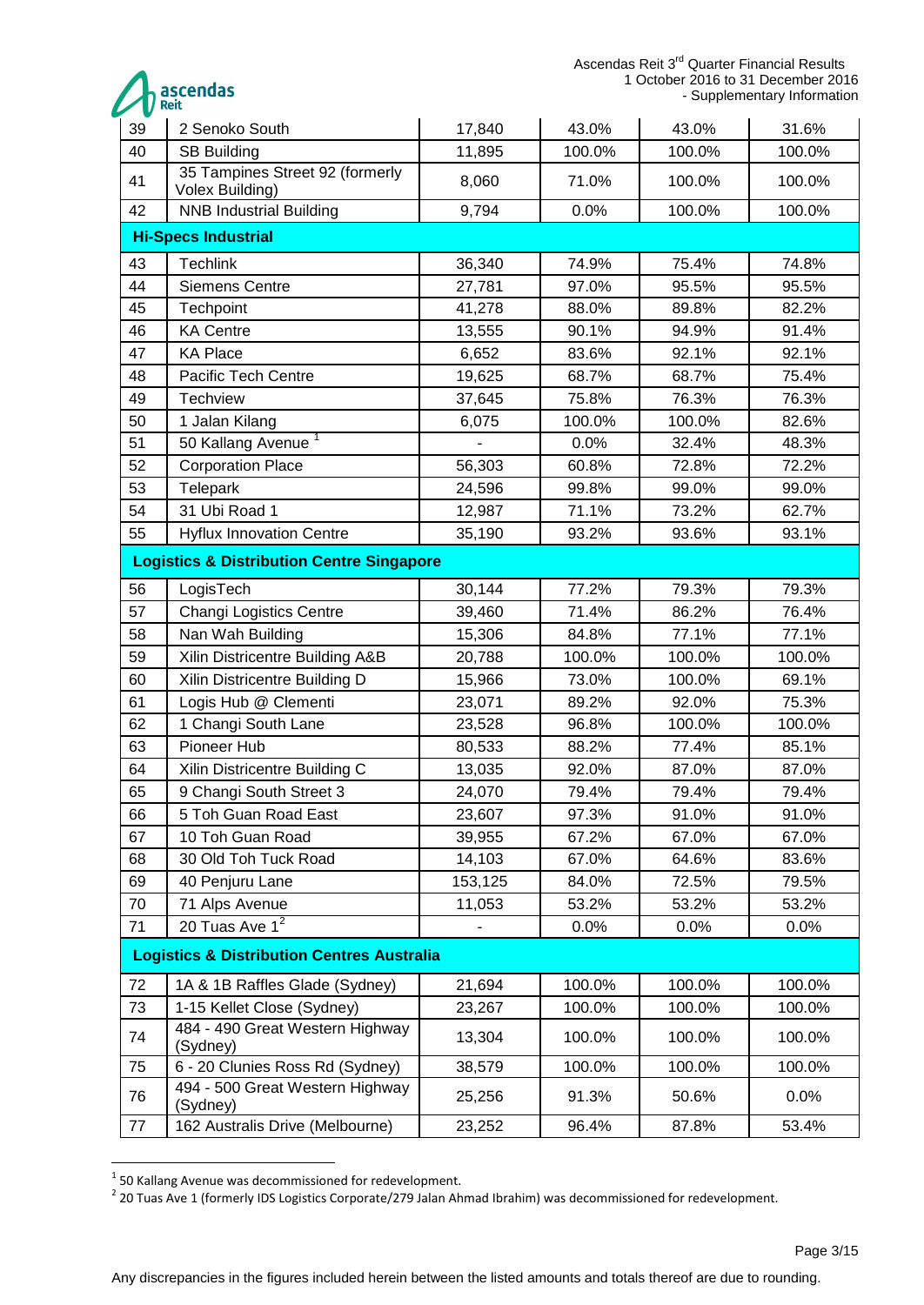ascendas<br><sub>Reit</sub> - Supplementary Information 78 62 Stradbroke Street (Brisbane) | 24,811 | 41.7% | 0.0% | 0.0% **Business Park Australia** 197 - 201 Coward Street<sup>3</sup> 79 (Sydney) 201 Comard Critics 22,628 | 100.0% | 100.0% | N.A. **Integrated Development, Amenities & Retail** 80 Aperia 68,735 94.1% 94.4% 93.7% **Sub-total for Multi-tenant Buildings 1,978,344 84.7% 83.1% 81.7%**

| В.                         | <b>SINGLE-TENANT BUILDINGS</b>                        | <b>Net Lettable</b> | Occupancy as at |           |           |  |
|----------------------------|-------------------------------------------------------|---------------------|-----------------|-----------|-----------|--|
|                            |                                                       | Area (sqm)          | 31-Dec-16       | 30-Sep-16 | 30-Jun-16 |  |
| <b>Science Parks</b>       |                                                       |                     |                 |           |           |  |
| 81                         | PSB Science Park Building                             | 21,689              | 100.0%          | 100.0%    | 100.0%    |  |
|                            | <b>Business Parks</b>                                 |                     |                 |           |           |  |
| 82                         | <b>DBS Asia Hub</b>                                   | 38,172              | 100.0%          | 100.0%    | 100.0%    |  |
|                            | <b>Light Industrial</b>                               |                     |                 |           |           |  |
| 83                         | Osim Headquarters                                     | 15,068              | 100.0%          | 100.0%    | 100.0%    |  |
| 84                         | <b>Hyflux Building</b>                                | 16,980              | 100.0%          | 100.0%    | 100.0%    |  |
| 85                         | Hoya Building                                         | 6,282               | 100.0%          | 100.0%    | 100.0%    |  |
| 86                         | <b>Hamilton Sundstrand Building</b>                   | 16,744              | 100.0%          | 100.0%    | 100.0%    |  |
| 87                         | Thales Building (1 & II)                              | 7,772               | 100.0%          | 100.0%    | 100.0%    |  |
| 88                         | 11 Woodlands Terrace                                  | 2,219               | 100.0%          | 100.0%    | 100.0%    |  |
| 89                         | 9 Woodlands Terrace                                   | 2,341               | 100.0%          | 100.0%    | 100.0%    |  |
| 90                         | 8 Loyang Way 1                                        | 13,725              | 100.0%          | 100.0%    | 100.0%    |  |
| 91                         | 31 Joo Koon Circle                                    | 15,421              | 100.0%          | 100.0%    | 100.0%    |  |
| 92                         | 247 Alexandra Road                                    | 12,803              | 100.0%          | 100.0%    | 100.0%    |  |
| 93                         | 12 Woodlands Loop                                     | 16,077              | 100.0%          | 100.0%    | 100.0%    |  |
|                            | <b>Hi-Specs Industrial (Data Centres)</b>             |                     |                 |           |           |  |
| 94                         | Kim Chuan Telecommunications<br>Complex               | 25,129              | 100.0%          | 100.0%    | 100.0%    |  |
| 95                         | 38A Kim Chuan Road                                    | 32,885              | 100.0%          | 100.0%    | 100.0%    |  |
| <b>Hi-Specs Industrial</b> |                                                       |                     |                 |           |           |  |
| 96                         | Infineon Building                                     | 27,278              | 100.0%          | 100.0%    | 100.0%    |  |
| 97                         | Wisma Gulab                                           | 11,821              | 100.0%          | 100.0%    | 100.0%    |  |
| 98                         | 138 Depot Road                                        | 26,485              | 100.0%          | 100.0%    | 100.0%    |  |
| 99                         | 2 Changi South Lane                                   | 20,939              | 100.0%          | 100.0%    | 100.0%    |  |
| 100                        | <b>CGG Veritas Hub</b>                                | 8,671               | 100.0%          | 100.0%    | 100.0%    |  |
| 101                        | 30 Tampines Industrial Avenue 3                       | 9,593               | 100.0%          | 100.0%    | 100.0%    |  |
|                            | <b>Logistics &amp; Distribution Centres Singapore</b> |                     |                 |           |           |  |
| 102                        | 21 Jalan Buroh                                        | 48,167              | 100.0%          | 100.0%    | 100.0%    |  |
| 103                        | <b>MacDermid Building</b>                             | 5,085               | 100.0%          | 100.0%    | 100.0%    |  |
| 104                        | Senkee Logistics Hub (Phase I &<br>$ 1\rangle$        | 71,749              | 100.0%          | 100.0%    | 100.0%    |  |

<sup>&</sup>lt;u>.</u>  $3$  197 – 201 Coward Street was acquired on 9 September 2016.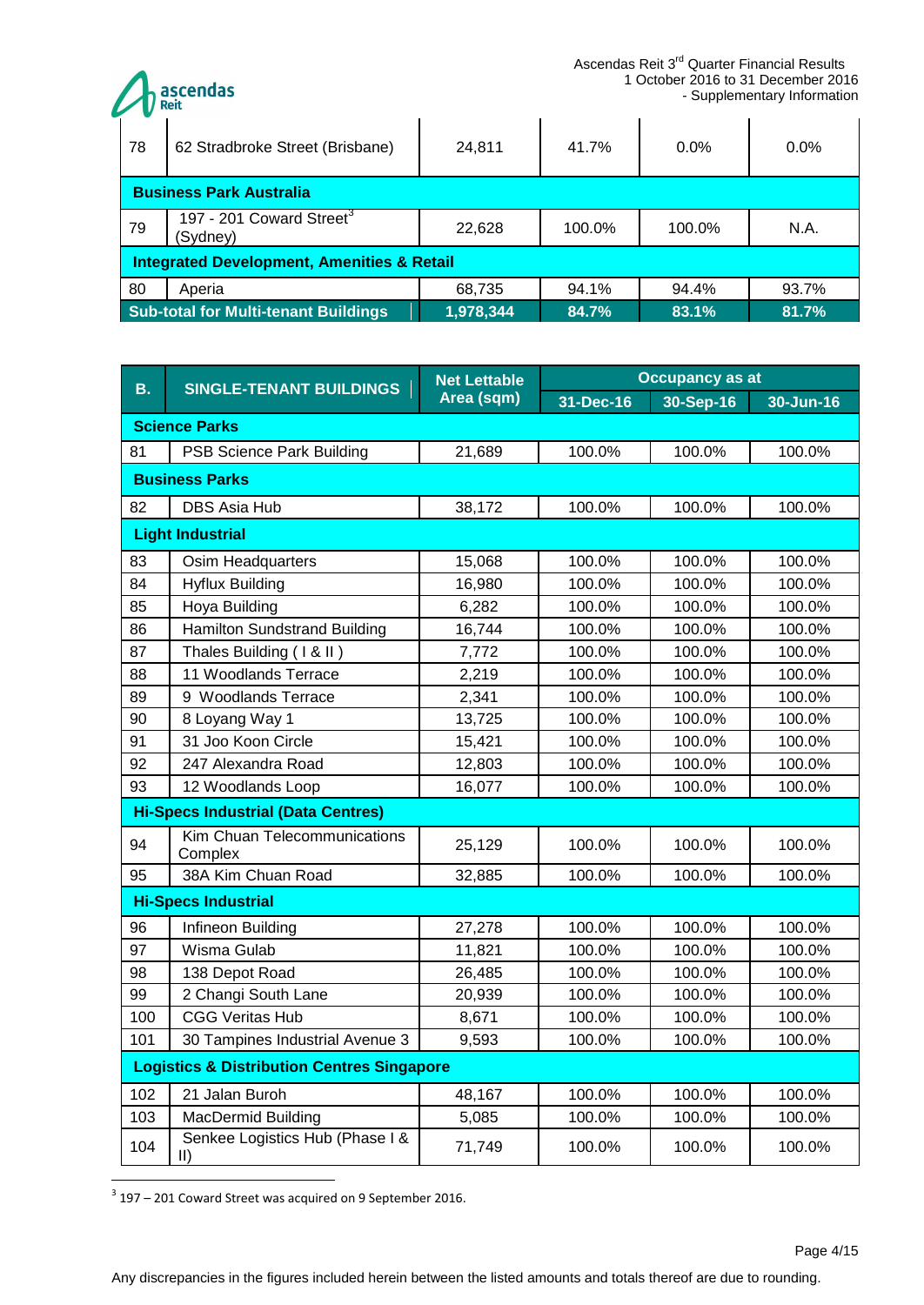ascendas

| 105                                                   | Serial I-Tech Building                                | 9,494     | 100.0% | 100.0% | 100.0% |  |  |
|-------------------------------------------------------|-------------------------------------------------------|-----------|--------|--------|--------|--|--|
| 106                                                   | Sim Siang Choon Building                              | 12,981    | 100.0% | 100.0% | 100.0% |  |  |
| 107                                                   | 15 Changi North Way                                   | 28,974    | 100.0% | 100.0% | 100.0% |  |  |
| 108                                                   | 90 Alps Avenue                                        | 26,277    | 100.0% | 100.0% | 100.0% |  |  |
| <b>Logistics &amp; Distribution Centres Australia</b> |                                                       |           |        |        |        |  |  |
| 109                                                   | 7 Grevillea Street (Sydney)                           | 51,709    | 100.0% | 100.0% | 100.0% |  |  |
| 110                                                   | 1 Distribution Place, Seven Hills<br>(Sydney)         | 13,555    | 100.0% | 100.0% | 100.0% |  |  |
| 111                                                   | 5 Eucalyptus Place (Sydney)                           | 8,284     | 100.0% | 100.0% | 100.0% |  |  |
| 112                                                   | Lot 4 Honeycomb Drive (Sydney)                        | 19,918    | 100.0% | 100.0% | 100.0% |  |  |
| 113                                                   | 94 Lenore Drive (Sydney)                              | 21,143    | 100.0% | 100.0% | 100.0% |  |  |
| 114                                                   | 2-34 Aylesbury Drive<br>(Melbourne)                   | 17,513    | 100.0% | 100.0% | 100.0% |  |  |
| 115                                                   | 35-61 South Park Drive<br>(Melbourne)                 | 32,167    | 100.0% | 100.0% | 100.0% |  |  |
| 116                                                   | 81 - 89 Drake Boulevard<br>(Melbourne)                | 14,099    | 100.0% | 100.0% | 100.0% |  |  |
| 117                                                   | 9 Andretti Court (Melbourne)                          | 24,140    | 100.0% | 100.0% | 100.0% |  |  |
| 118                                                   | 14 - 28 Ordish Road (Melbourne)                       | 28,189    | 100.0% | 100.0% | 100.0% |  |  |
| 119                                                   | 31 Permas Way (Melbourne)                             | 44,540    | 100.0% | 100.0% | 100.0% |  |  |
| 120                                                   | 676 - 698 Kororoit Creek Road<br>(Melbourne)          | 44,036    | 100.0% | 100.0% | 100.0% |  |  |
| 121                                                   | 700 - 718 Kororoit Creek Road<br>(Melbourne)          | 28,020    | 100.0% | 100.0% | 100.0% |  |  |
| 122                                                   | 2-56 Australand Drive (Brisbane)                      | 41,318    | 100.0% | 100.0% | 100.0% |  |  |
| 123                                                   | 62 Sandstone Place (Brisbane)                         | 9,260     | 100.0% | 100.0% | 100.0% |  |  |
| 124                                                   | 92 Sandstone Place (Brisbane)                         | 13,738    | 100.0% | 100.0% | 100.0% |  |  |
| 125                                                   | 99 Radius Drive (Brisbane)                            | 14,543    | 100.0% | 100.0% | 100.0% |  |  |
| 126                                                   | 77 Logistics Place (Brisbane)                         | 14,296    | 100.0% | 100.0% | 100.0% |  |  |
| 127                                                   | 82 Noosa Street (Brisbane)                            | 38,000    | 100.0% | 100.0% | 100.0% |  |  |
| 128                                                   | 35 Baile Road (Perth)                                 | 20,895    | 100.0% | 100.0% | 100.0% |  |  |
|                                                       | <b>Integrated Development, Amenities &amp; Retail</b> |           |        |        |        |  |  |
| 129                                                   | <b>Courts Megastore</b>                               | 28,410    | 100.0% | 100.0% | 100.0% |  |  |
| 130                                                   | <b>Giant Hypermart</b>                                | 42,178    | 100.0% | 100.0% | 100.0% |  |  |
|                                                       | <b>Sub-total for Single-tenant Buildings</b>          | 100.0%    | 100.0% | 100.0% |        |  |  |
| <b>Portfolio Total</b>                                |                                                       | 3,099,117 | 90.2%  | 89.1%  | 88.2%  |  |  |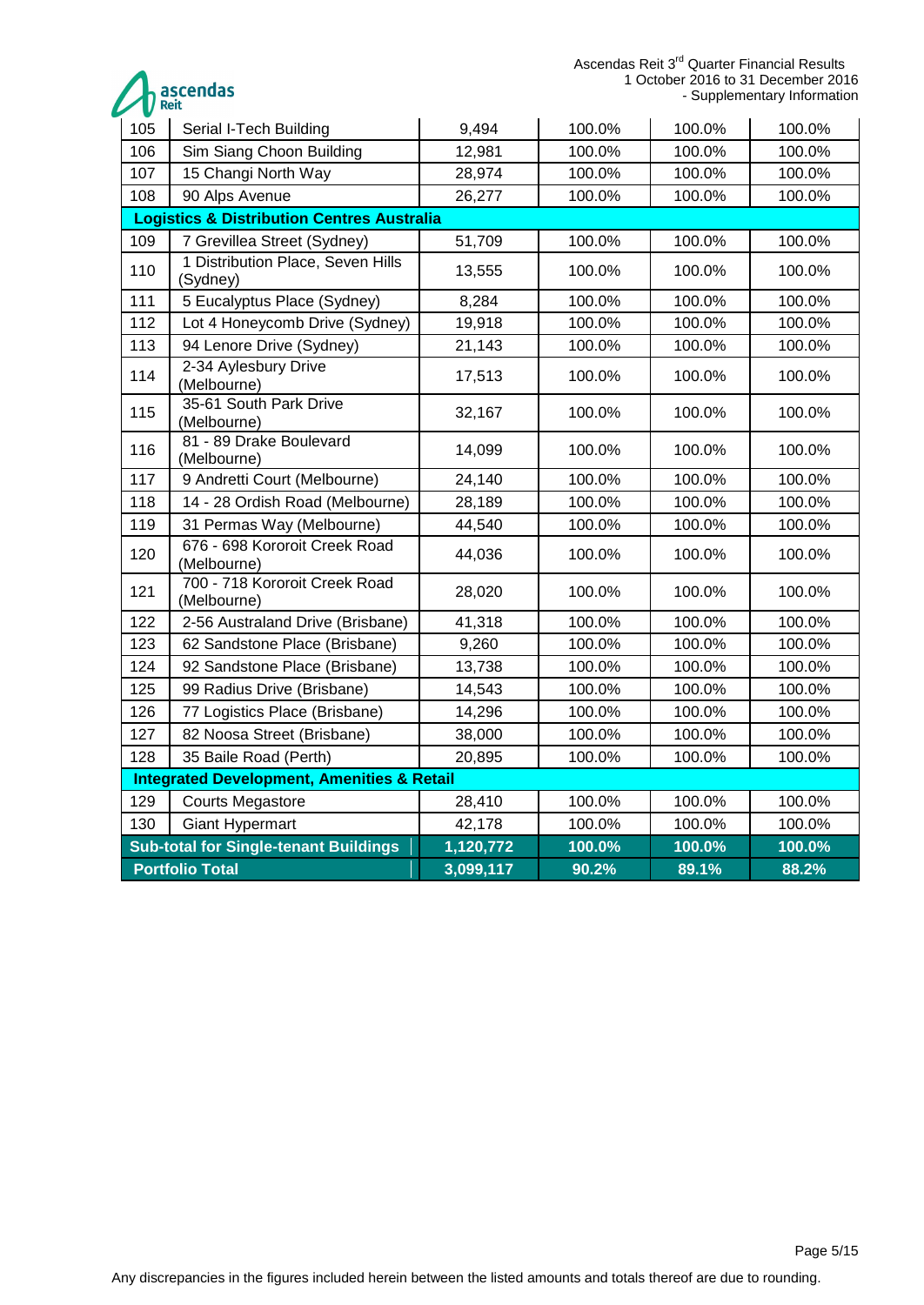

### <span id="page-5-0"></span>**Table 2: Ascendas Reit gross rental rates for the three months ended 31 December 2016**

| Gross Rental Rates (S\$ psf per month)         |                 |                                    |               |                       |  |
|------------------------------------------------|-----------------|------------------------------------|---------------|-----------------------|--|
| <b>Ascendas Reit's</b><br>(psf per month)      |                 |                                    |               | Market <sup>(1)</sup> |  |
| <b>Sector</b>                                  | Range           | Weighted<br>Average <sup>(2)</sup> | <b>Median</b> | (psf per month)       |  |
| Business &<br>Science Park<br>(Rest of island) | $$3.30 - $5.56$ | \$3.70                             | \$4.00        | \$3.70                |  |
| Business &<br>Science Park (City<br>fringe)    | $$5.65 - $5.74$ | \$5.70                             | \$5.70        | \$5.50                |  |
| Hi-Specs industrial                            | $$2.00 - $3.80$ | \$2.98                             | \$2.87        | \$3.10                |  |
| Light Industrial &<br><b>Flatted Factories</b> | $$0.85 - $2.12$ | \$1.57                             | \$1.60        | $$1.68^{(3)}$         |  |
| Logistics &<br><b>Distribution</b><br>Centres  | $$0.69 - $2.65$ | \$1.26                             | \$1.34        | $$1.65^{(4)}$         |  |

Notes:

- (1) Source: JTC, CBRE data
- (2) Ascendas Reit's rates are based on the weighted average of gross rental rates for new leases, expansions and renewals
- (3) S\$1.68 psf per month for ground floor space. S\$1.34 psf per month achieved for upper floor space
- (4) S\$1.65 psf per month for ground floor space. S\$1.28 psf per month achieved for upper floor space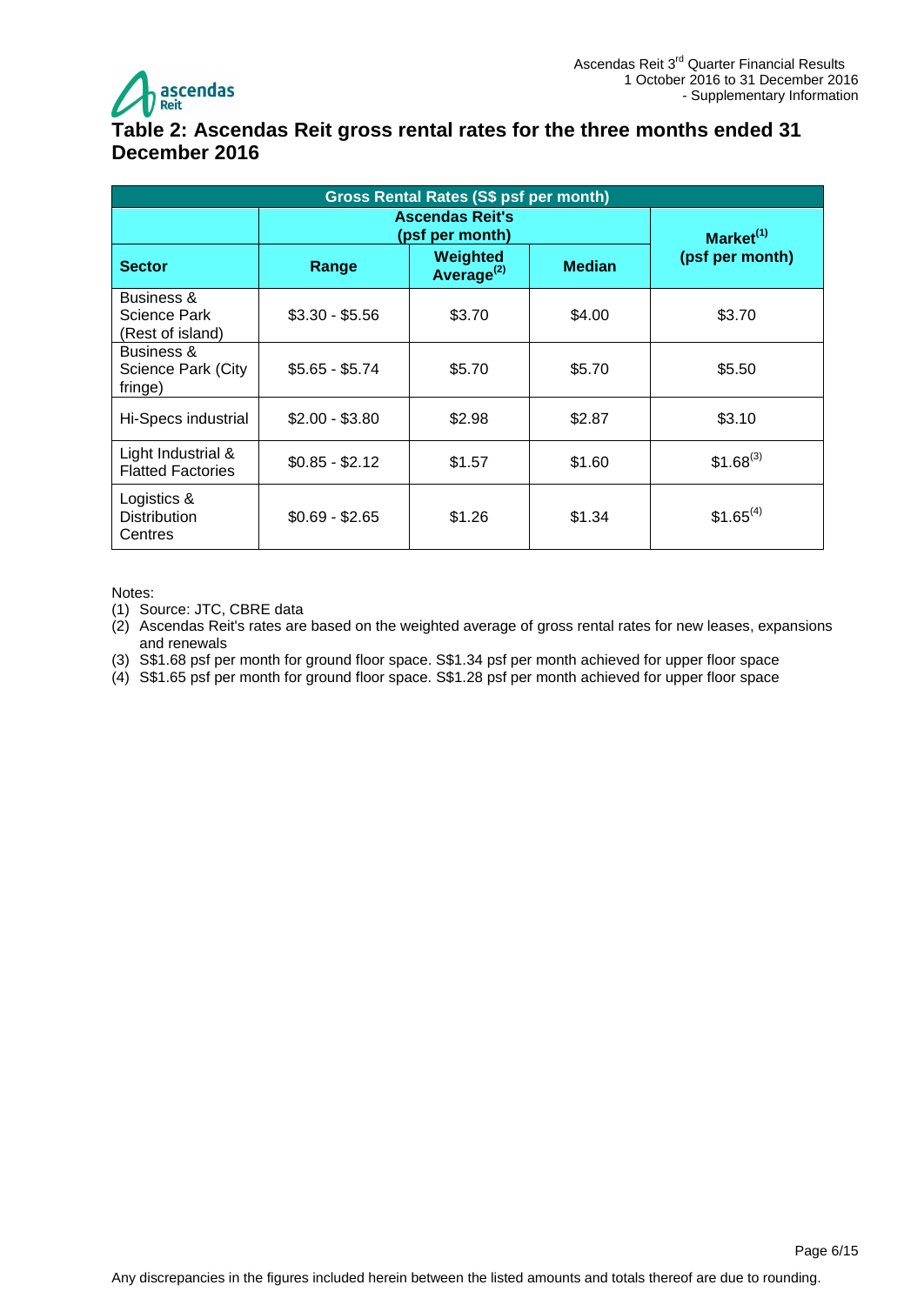

# <span id="page-6-0"></span>**Figure 3: Existing industrial space stock of 45.8 million sqm**



Source: JTC, Ascendas Reit research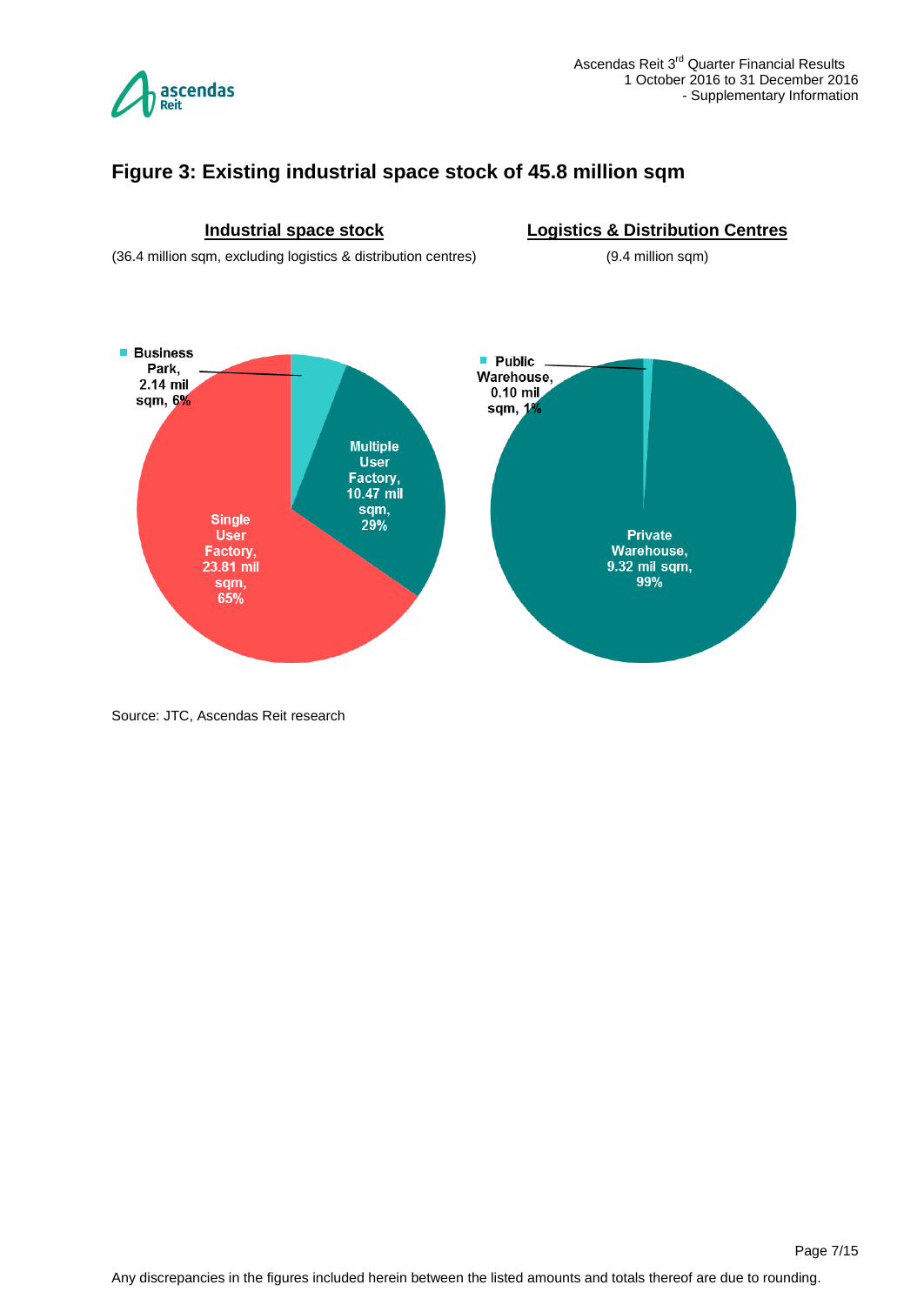

#### <span id="page-7-0"></span>**Table 4: Sector Performance**

#### Net Property Income for 3 months ended 31 December 2016 and 31 December 2015

|                                               |              | Group <sup>(1)</sup> |               |          |          |  |
|-----------------------------------------------|--------------|----------------------|---------------|----------|----------|--|
|                                               |              | <b>Actual</b>        | <b>Actual</b> |          |          |  |
|                                               |              | 3Q FY1617            | 3Q FY1516     | Variance | Variance |  |
|                                               |              | S\$'000              | S\$'000       | S\$'000  | $\%$     |  |
| <b>SINGAPORE</b>                              | <b>Notes</b> |                      |               |          |          |  |
| <b>Gross Revenue</b>                          |              |                      |               |          |          |  |
| <b>Business Park</b>                          | (2)          | 67,902               | 63,161        | 4,741    | 7.5%     |  |
| Hi-Specs Industrial                           |              | 44,158               | 44,452        | (294)    | $-0.7%$  |  |
| Light Industrial                              |              | 23,525               | 23,399        | 126      | 0.5%     |  |
| Logistics                                     | (4)          | 30,490               | 33,232        | (2,742)  | $-8.3%$  |  |
| Integrated Development, Amenitites and Retail |              | 15,305               | 14,962        | 343      | 2.3%     |  |
|                                               |              | 181,380              | 179,206       | 2,174    | 1.2%     |  |
| <b>Property Expenses</b>                      |              |                      |               |          |          |  |
| <b>Business Park</b>                          |              | (21, 198)            | (20, 163)     | (1,035)  | $-5.1%$  |  |
| Hi-Specs Industrial                           | (3)          | (7, 587)             | (13, 196)     | 5,609    | 42.5%    |  |
| Light Industrial                              |              | (6, 713)             | (6, 433)      | (280)    | $-4.4%$  |  |
| Logistics                                     | (4)          | (9,681)              | (10,063)      | 382      | 3.8%     |  |
| Integrated Development, Amenitites and Retail | (5)          | (3, 444)             | 80            | (3,524)  | -4385.0% |  |
|                                               |              | (48, 623)            | (49, 775)     | 1,152    | 2.3%     |  |
|                                               |              |                      |               |          |          |  |
| <b>Net Property Income</b>                    |              |                      |               |          |          |  |
| <b>Business Park</b>                          | (2)          | 46,703               | 42,997        | 3,706    | 8.6%     |  |
| Hi-Specs Industrial                           | (3)          | 36,570               | 31,256        | 5,314    | 17.0%    |  |
| Light Industrial                              |              | 16,812               | 16,966        | (154)    | $-0.9%$  |  |
| Logistics                                     | (4)          | 20,809               | 23,169        | (2,360)  | $-10.2%$ |  |
| Integrated Development, Amenitites and Retail | (5)          | 11,861               | 15,042        | (3, 181) | $-21.1%$ |  |
|                                               |              | 132,757              | 129,431       | 3,325    | 2.6%     |  |
| <b>CHINA</b>                                  |              |                      |               |          |          |  |
| Gross Revenue                                 |              | 2,054                | 5,411         | (3,357)  | $-62.0%$ |  |
| <b>Property Expenses</b>                      |              | (785)                | (1,612)       | 827      | $-51.3%$ |  |
| <b>Net Property Income</b>                    | (6)          | 1,269                | 3,799         | (2,530)  | $-66.6%$ |  |
| AUSTRALIA                                     |              |                      |               |          |          |  |
| Gross Revenue                                 |              | 25,192               | 9,195         | 15,997   | 174.0%   |  |
| <b>Property Expenses</b>                      |              | (4,248)              | (257)         | (3,991)  | 1551.6%  |  |
|                                               |              | 20,944               | 8,938         |          |          |  |
| <b>Net Property Income</b>                    |              |                      |               | 12,006   | 134.3%   |  |
| <b>Total Net Property Income</b>              |              | 154,970              | 142,168       | 12,802   | $9.0\%$  |  |
|                                               |              |                      |               |          |          |  |

<sup>1</sup>The Group had 130 properties as at both 31 December 2016 and 31 December 2015. Since December 2015, the Group completed (i) the acquisition of 1 logistics property in February 2016 and one business park property in September 2016 in Australia, (ii) the acquisition of ONE@Changi City in March 2016 in Singapore, (iii) the divestment of Four Acres Singapore in April 2016, (iv) the divestment of A-REIT Jiashan Logistics Centre in June 2016, (v) the divestment of Ascendas Z-Link in July 2016, and the (vi) the divestment of A-REIT City @ Jinqiao in November 2016. A-REIT Jiashan Logistics Centre was developed by the Group and completed in March 2016.

<sup>2</sup> Higher gross revenue mainly due to contribution from the ONE@Changi City which was acquired in March 2016. Higher NPI was mainly due to higher revenue and lower utilities expenses

3 Lower expenses is due to lower property tax expenses due to successful tax appeals at various buildings and lower utilities expenses, translating to higher NPI.

- 4 Lower revenue is due to redevelopment of 20 Tuas Ave 1 (formerly known as IDS Logistics Corporate / 279 Jalan Ahmad Ibrahim) and lower occupancy at various buildings.
- <sup>5</sup> Higher expenses is due to one-off reversal of over-accrued utilities expenses and taxes at Aperia in 3Q FY15/16.
- 6 Lower NPI is due to divestment of Ascendas Z-Link and A-REIT City @ Jinqiao in 2QFY1617 and 3QFY1617 respectively.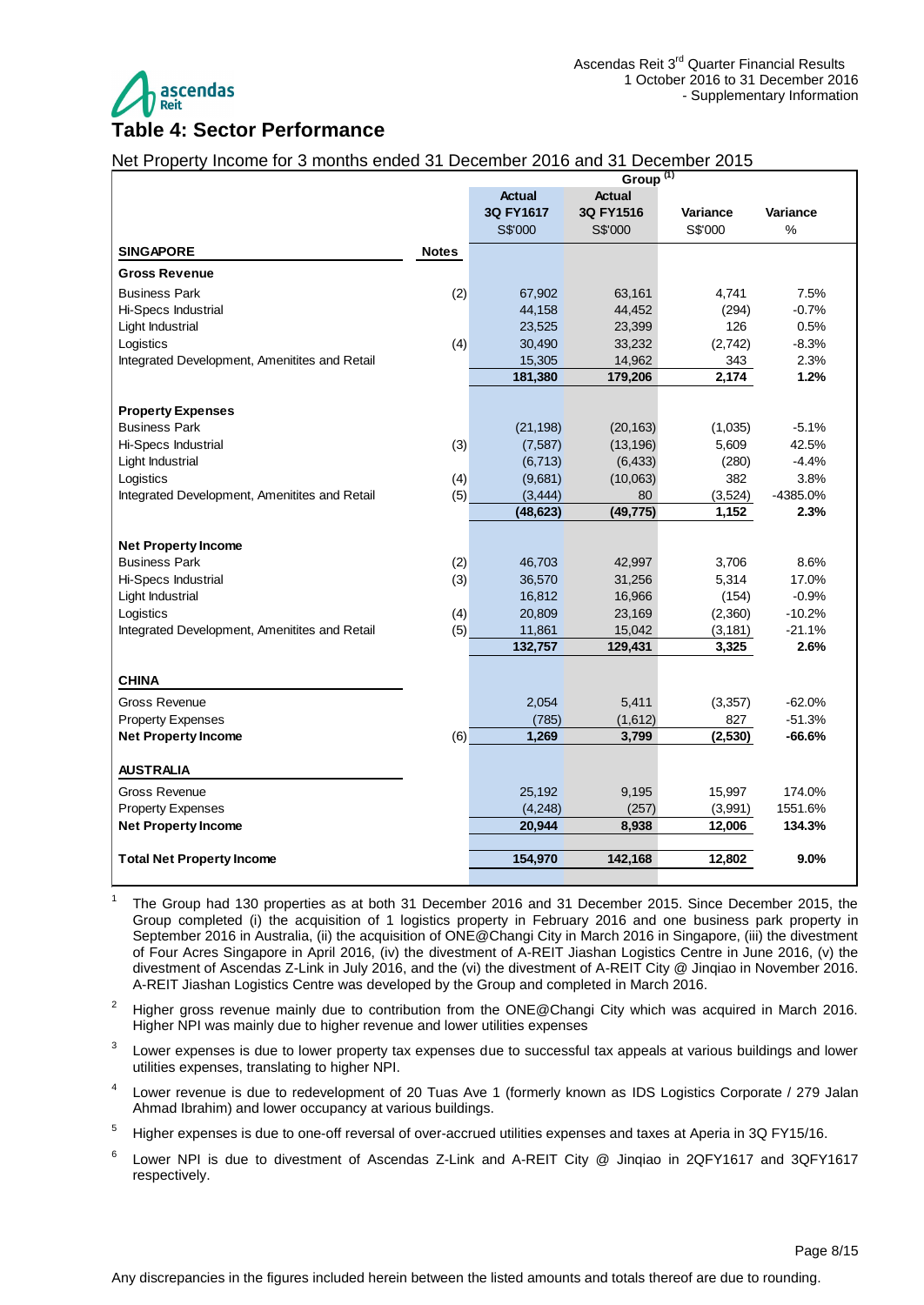

# <span id="page-8-0"></span>**Figure 5a: Ascendas Reit Portfolio by Gross Revenue - Tenant Industry Mix**



# <span id="page-8-1"></span>**Figure 5b: Ascendas Reit Portfolio by Gross Revenue - Tenants' Country of Origin**

![](_page_8_Figure_5.jpeg)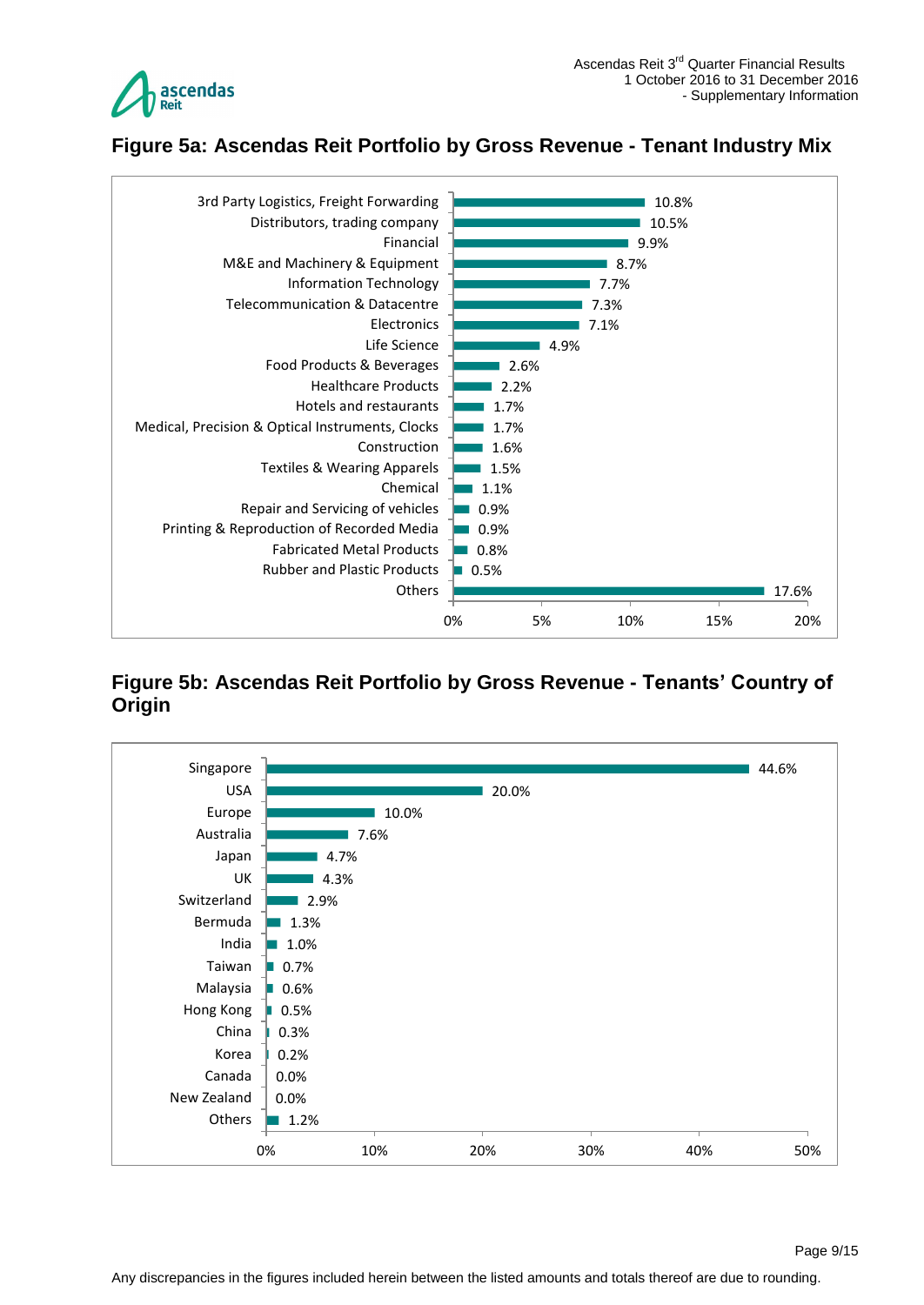![](_page_9_Picture_0.jpeg)

# <span id="page-9-0"></span>**Figure 6a: Business & Science Park Properties by Gross Revenue - Tenant Industry Mix**

![](_page_9_Figure_3.jpeg)

#### <span id="page-9-1"></span>**Figure 6b: Business & Science Park Properties by Gross Revenue – Tenant's Country of Origin**

![](_page_9_Figure_5.jpeg)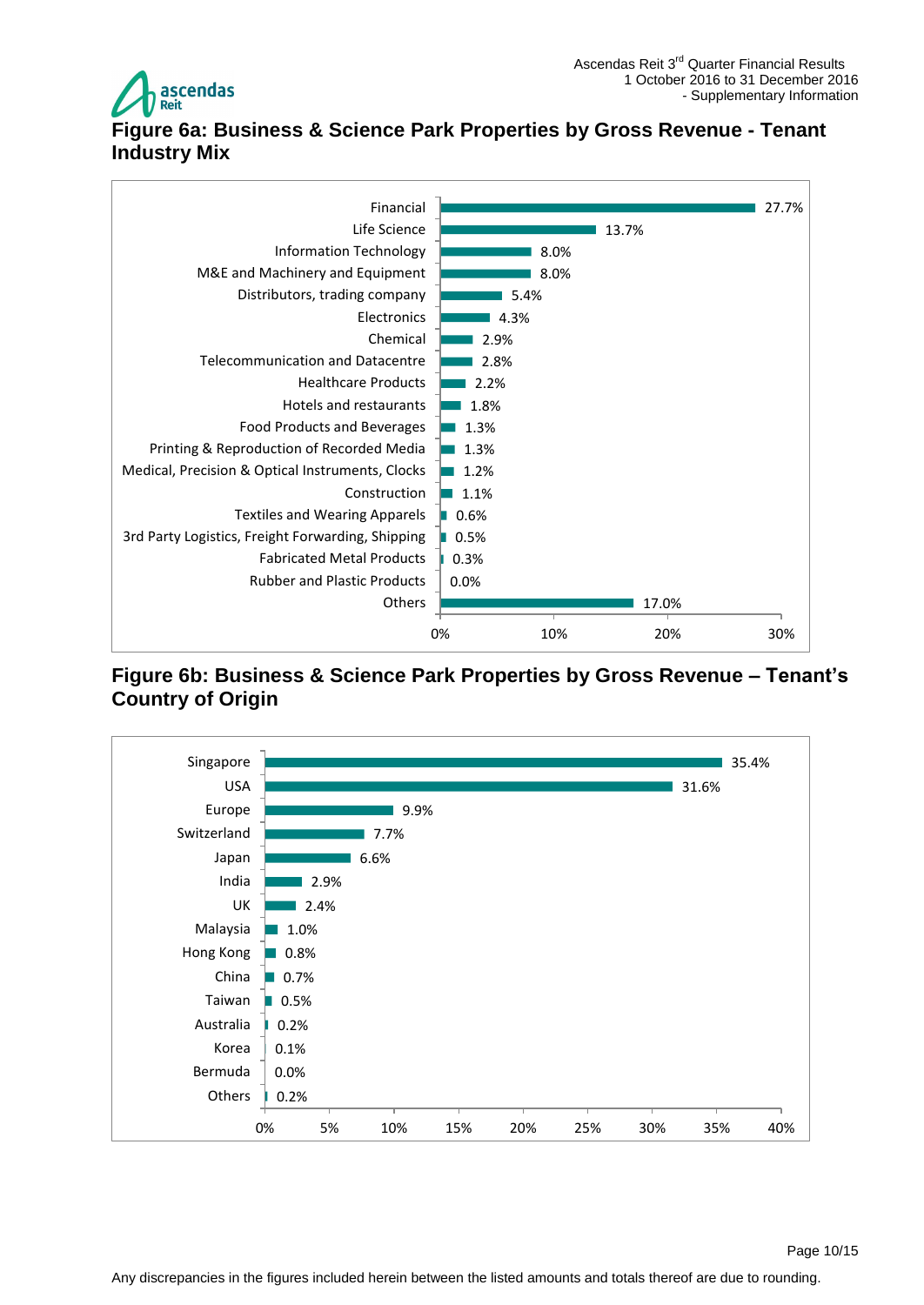![](_page_10_Picture_0.jpeg)

# <span id="page-10-0"></span>**Figure 7a: Hi-Specs Industrial Properties by Gross Revenue - Tenant Industry Mix**

![](_page_10_Figure_3.jpeg)

# <span id="page-10-1"></span>**Figure 7b: Hi-Specs Industrial Properties by Gross Revenue - Tenant's Country of Origin**

![](_page_10_Figure_5.jpeg)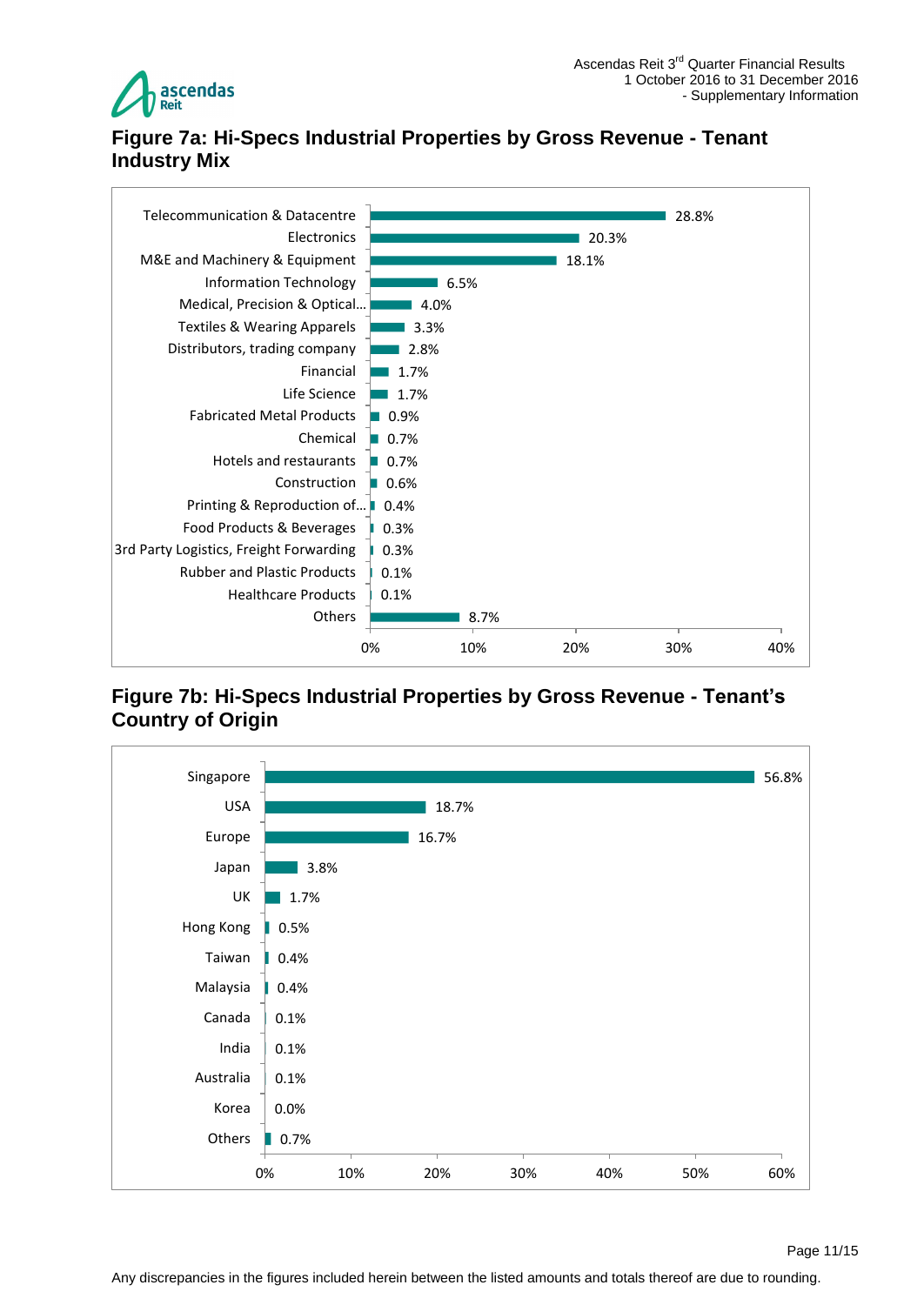![](_page_11_Picture_0.jpeg)

# <span id="page-11-0"></span>**Figure 8a: Light Industrial Properties by Gross Revenue - Tenant Industry Mix**

![](_page_11_Figure_3.jpeg)

# <span id="page-11-1"></span>**Figure 8b: Light Industrial Properties by Gross Revenue - Tenant's Country of Origin**

![](_page_11_Figure_5.jpeg)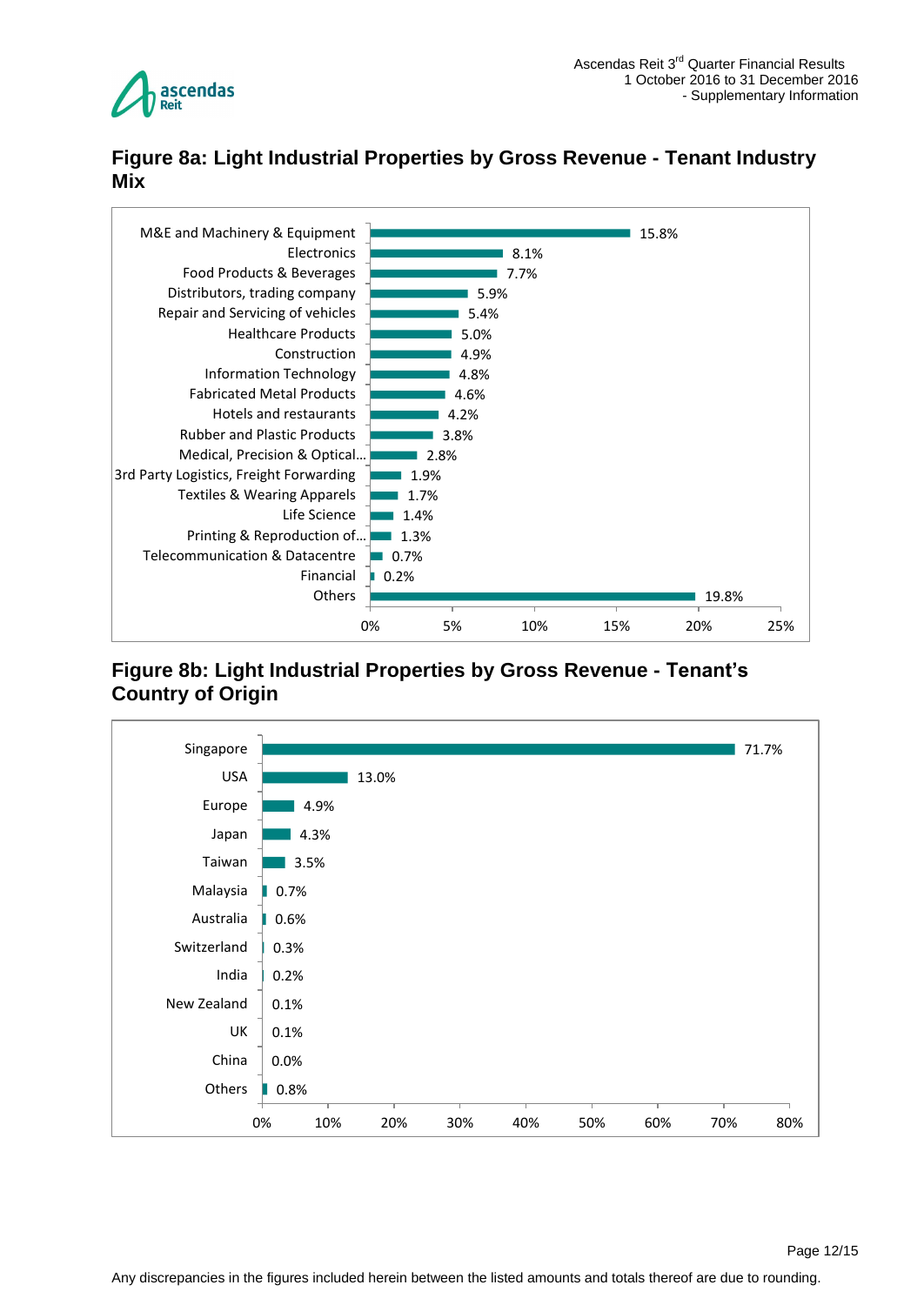![](_page_12_Picture_0.jpeg)

### <span id="page-12-0"></span>**Figure 9a: Logistics & Distribution Centres (Singapore) by Gross Revenue – Tenant Industry Mix**

![](_page_12_Figure_3.jpeg)

### <span id="page-12-1"></span>**Figure 9b: Logistics & Distribution Centres (Singapore) by Gross Revenue - Tenant's Country of Origin**

![](_page_12_Figure_5.jpeg)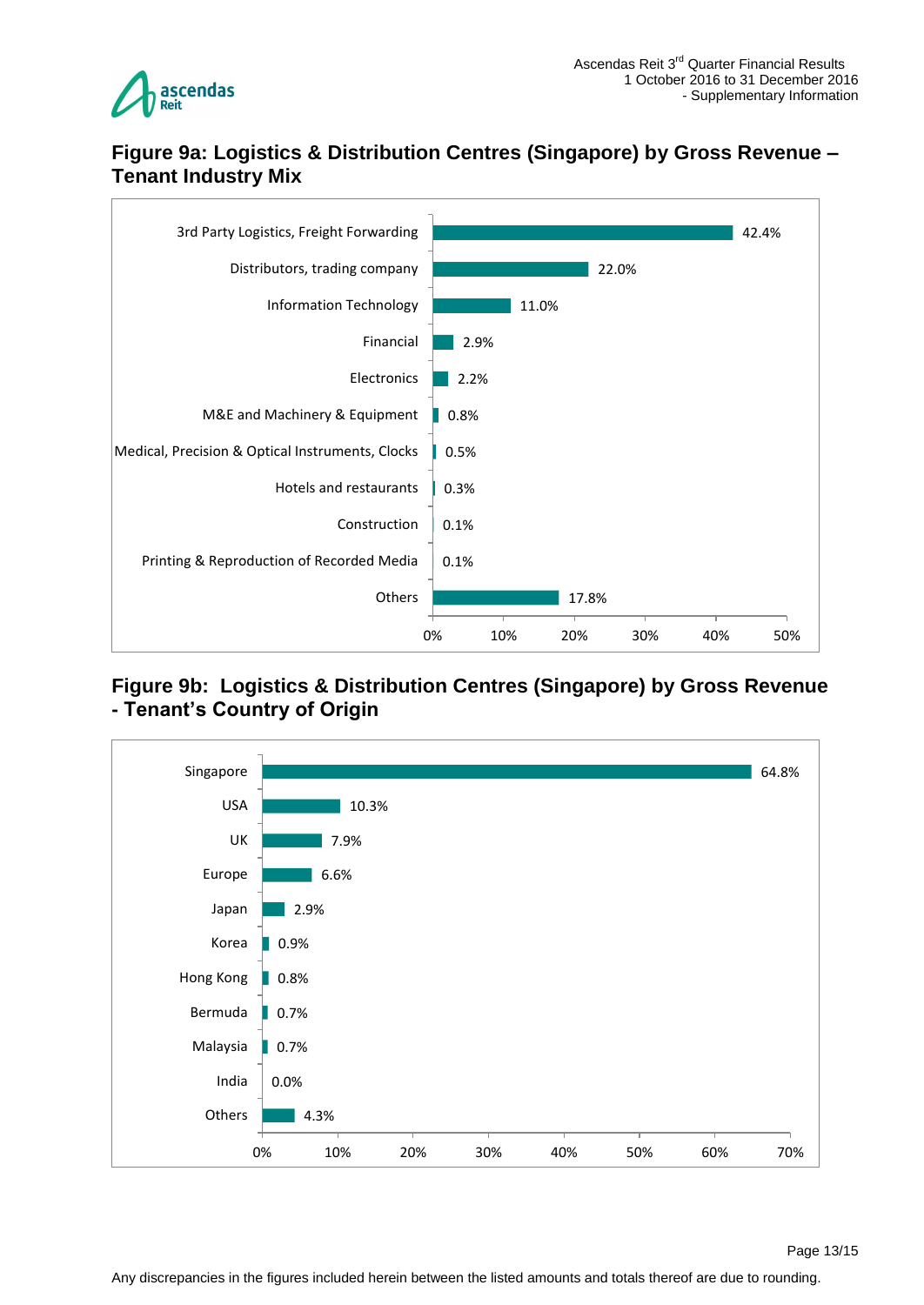![](_page_13_Picture_0.jpeg)

# <span id="page-13-0"></span>**Figure 10a: Integrated Development, Amenities and Retail by Gross Revenue – Tenant Industry Mix**

![](_page_13_Figure_3.jpeg)

<span id="page-13-1"></span>**Figure 10b: Integrated Development, Amenities and Retail by Gross Revenue - Tenant's Country of Origin**

![](_page_13_Figure_5.jpeg)